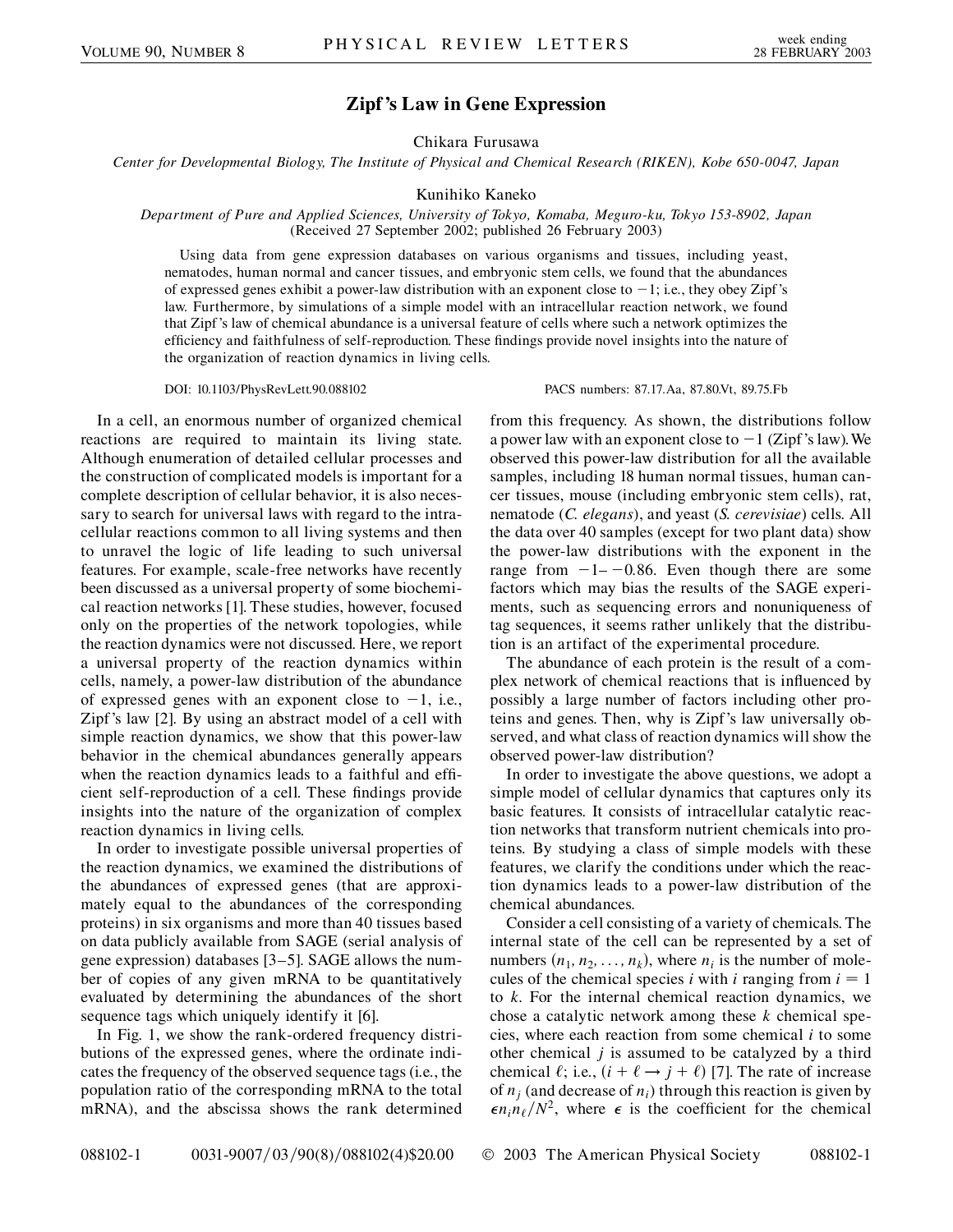

FIG. 1. Rank-ordered frequency distributions of expressed genes. (a) Human liver, (b) kidney, (c) human colorectal cancer, (d) mouse embryonic stem cells, (e) *C. elegans*, and (f) yeast (*S. cerevisiae*). The exponent of the power law is in the range from  $-1$ –0.86 for all the samples inspected, except for two plant data (seedlings of *Arabidopsis* and the trunk of *Pinus taeda*), whose exponents are approximately  $-0.63$ .

reaction. For simplicity all the reaction coefficients were chosen to be equal [8], and the connection paths of this catalytic network were chosen randomly such that the probability of any two chemicals *i* and *j* to be connected is given by the connection rate  $\rho$  [9].

Some resources (nutrients) are supplied from the environment by diffusion through the membrane (with a diffusion coefficient *D*) [10], to ensure the growth of a cell. The nutrient chemicals have no catalytic activity in order to prevent the occurrence of catalytic reactions in the environment. Through the calaytic reactions, these nutrients are transformed into other chemicals. Some of these chemicals may penetrate [8] the membrane and diffuse out while others will not. With the synthesis of the unpenetrable chemicals that do not diffuse out, the total number of chemicals  $N = \sum_i n_i$  in a cell can increase, and 088102-2 088102-2

accordingly the cell volume will increase. We study how this cell growth is sustained by dividing a cell into two when the volume is larger than some threshold. For simplicity the division is assumed to occur when the total number of molecules  $N = \sum_i n_i$  in a cell exceeds a given threshold  $N_{\text{max}}$ . Chosen randomly, the mother cell's molecules are evenly split among the two daughter cells.

In our simulations, we randomly pick up a pair of molecules in a cell and transform them according to the reaction network. In the same way, diffusion through the membrane is also computed by randomly choosing molecules inside and outside the cell. In the case with  $N \gg k$ (i.e., continuous limit), the reaction dynamics is represented by the following rate equation:

$$
dn_i/dt = \sum_{j,\ell} \text{Con}(j, i, \ell) \epsilon n_j n_{\ell}/N^2
$$

$$
- \sum_{j',\ell'} \text{Con}(i, j', \ell') \epsilon n_i n_{\ell'}/N^2
$$

$$
+ D\sigma_i(\overline{n}_i/V - n_i/N),
$$

where Con(*i*, *j*,  $\ell$ ) is 1 if there is a reaction  $i + \ell \rightarrow j + \ell$ , and 0 otherwise, whereas  $\sigma_i$  takes 1 if the chemical *i* is penetrable, and 0 otherwise. The third term describes the transport of chemicals through the membrane, where  $\overline{n_i}$  is a constant, representing the number of the *i*th chemical species in the environment and *V* denotes the volume of the environment in units of the initial cell size. The number  $\overline{n}_i$  is nonzero only for the nutrient chemicals.

If the total number of molecules  $N_{\text{max}}$  is larger than the number of chemical species *k*, the population ratios  ${n_i/N}$  are generally fixed, since the daughter cells inherit the chemical compositions of their mother cells. For *k > N*<sub>max</sub> [11], the population ratios do not settle down and can change from generation to generation. In both cases, depending on the diffusion coefficient *D*, the reaction dynamics can be classified into the three classes [12].

First, there is a critical value  $D = D_c$  beyond which the cell cannot grow continuously. When  $D > D_c$ , the flow of nutrients from the environment is so fast that the internal reactions transforming them into chemicals sustaining "metabolism" cannot keep up. In this case all the molecules in the cell will finally be substituted by the nutrient chemicals and the cell stops growing since the nutrients alone cannot catalyze any reactions to generate unpenetrable chemicals. Continuous cellular growth and successive divisions are possible only for  $D \leq D_c$ . When the diffusion coefficient *D* is sufficiently small, the internal reactions progress faster than the flow of nutrients from the environment, and all the existing chemical species have small numbers of approximately the same level. A stable reaction network organization is obtained only at the intermediate diffusion coefficient below  $D_c$ , where some chemical species have a much larger number of molecules than others.

The rank-ordered number distributions of chemical species in our model are plotted in Fig. 2, where the ordinate indicates the number of molecules  $n_i$  and the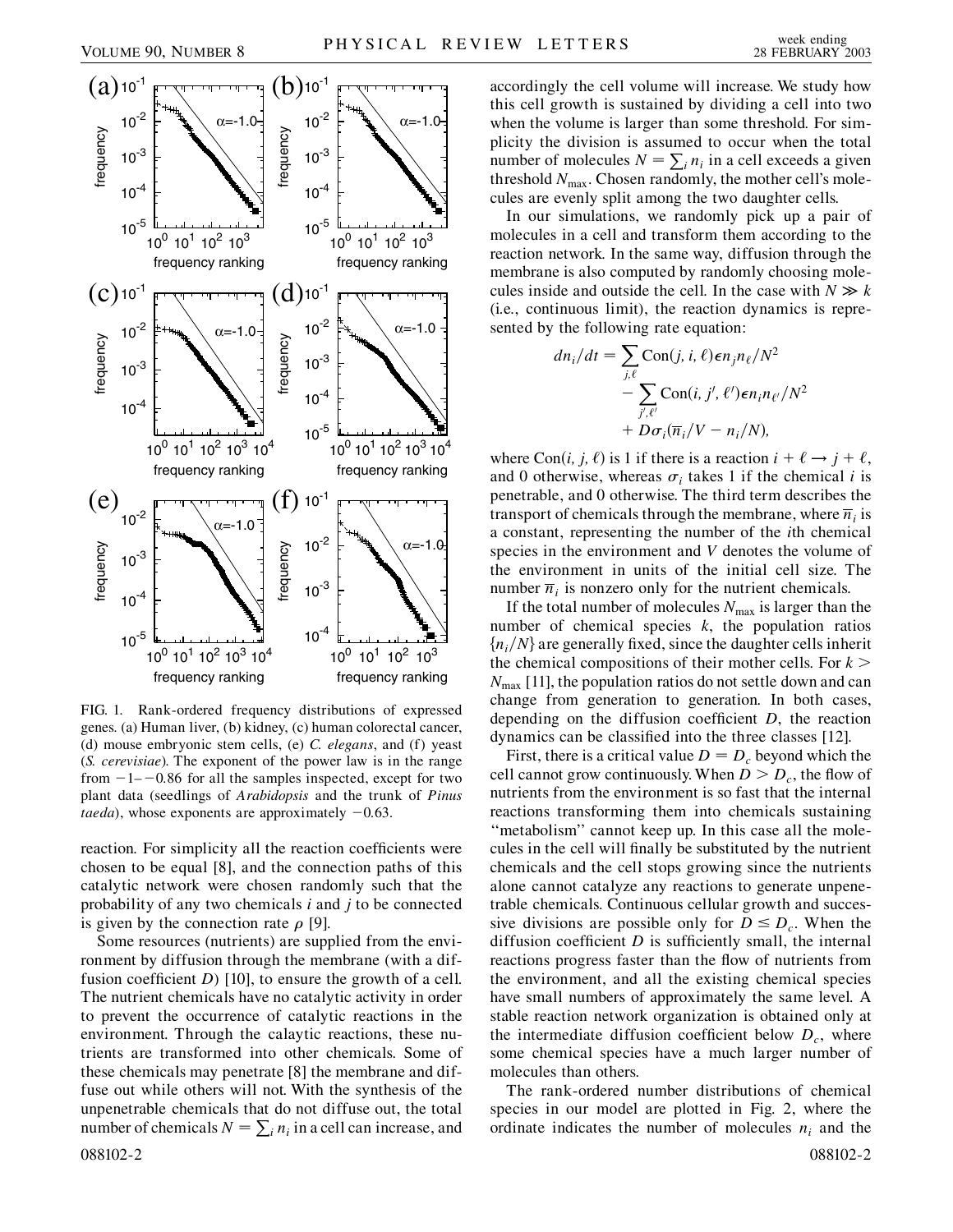

FIG. 2. Rank-ordered number distributions of chemical species. (a) Distributions with different diffusion coefficients *D* are overlaid. The parameters were set as  $k = 5 \times 10^6$ ,  $N_{\text{max}} =$  $5 \times 10^5$ , and  $\rho = 0.022$ . 30% of the chemical species are penetrating the membrane, and the others are not. Within the penetrable chemicals, ten chemical species are continuously supplied to the environment, as nutrients. In this figure, the numbers of nutrient chemicals in a cell are not plotted. With these parameters,  $D_c$  is approximately 0.1. (b) Distributions at the critical points with a different total number of chemicals *k* are overlaid. The numbers of chemicals were set as  $k = 5 \times$  $10^4$ ,  $k = 5 \times 10^5$ , and  $k = 5 \times 10^6$ , respectively. Other parameters were set the same as those in (a).

abscissa shows the rank determined by  $n_i$ . As shown in the figure, the slope in the rank-ordered number distribution increases with an increase of the diffusion coefficient *D*. We found that at the critical point  $D = D_c$ , the distribution converges to a power law with an exponent  $-1$ .

The power-law distribution is maintained by a hierarchical organization of catalytic reactions, where the synthesis of higher ranking chemicals is catalyzed by lower ranking chemicals. For example, major chemical species (with, e.g.,  $n_i > 1000$ ) are directly synthesized from nutrients and catalyzed by chemicals that are slightly less abundant (e.g.,  $n_i \sim 200$ ). The latter chemicals are mostly synthesized from nutrients (or other major chemicals) and catalyzed by chemicals that are much less abundant. In turn these chemicals are catalyzed by chemicals that are even less abundant, and this hierarchy of catalytic reactions continues until it reaches the minor chemical species (with, e.g.,  $n_i < 5$ ) [13].

Based on this catalytic hierarchy, the observed exponent  $-1$  can be explained using a mean-field approximation. First, we replace the concentration  $n_i/N$  of each chemical *i*, except the nutrient chemicals, by a single average concentration (mean-field)  $x$ , while the concentrations of nutrient chemicals *S* is given by the average concentration  $S = 1 - k^*x$ , where  $k^*$  is the number of non-nutrient chemical species. From this mean-field equation, we obtain  $S = \frac{DS_0}{D+\epsilon \rho}$  with  $S_0 = \sum_j \overline{n}_j / V$ . With linear stability analysis, the solution with  $S \neq 1$  is stable 088102-3 088102-3

if  $D < \frac{\epsilon \rho}{S_0 - 1} \equiv D_c$ . Indeed, this critical value does not differ much from numerical observation.

Next, we study how the concentrations of non-nutrient chemicals differentiate. Suppose that chemicals  $\{i_0\}$  are synthesized directly from nutrients through catalyzation by chemicals *j*. As the next step of the mean-field approximation we assume the concentrations of the chemicals  $\{i_0\}$  are larger than the others. Now we represent the dynamics by two mean-field concentrations. The concentration of  $\{i_0\}$  chemicals,  $x_0$ , and the concentration of the others,  $x_1$ , are represented by the following equations:

$$
dx_0/dt = \epsilon xS + \epsilon \rho k^*(x^2 - x x_0) - x_0 D(S_0 - S),
$$
  
\n
$$
dx_1/dt = \epsilon \rho k^*(x^2 - x x_1) - x_1 D(S_0 - S),
$$

where the average concentration of non-nutrient chemicals *x* is given by  $x = \rho x_0 + (1 - \rho)x_1$ . The last terms of the above equations represent the dilution effect by the increase of the cell volume. The solution with  $x_0 \neq x_1$ satisfies  $x_0 \approx x_1/\rho$  at the critical point  $D_c$ . Since the fraction of the  $\{i_0\}$  chemicals among the non-nutrient chemicals is  $\rho$ , the relative abundance of the chemicals  $\{i_0\}$  is inversely proportional to this fraction. Similarly, one can compute the relative abundances of the chemicals of the next layer synthesized from  $i_0$ . At  $D \approx D_c$ , this hierarchy of the catalytic network is continued. Chemicals at a given layer of the hierarchy are synthesized from the nutrients catalyzed by the layer one step down in the hierarchy. The abundance of chemical species in a given layer is  $1/\rho$  times larger than chemicals in the layer one step down. Then, in the same way as this hierarchical organization of chemicals, the increase of chemical abundances and the decrease of the number of chemical species are given by factors of  $1/\rho$  and  $\rho$ , respectively. This is the reason for the emergence of a power law with an exponent  $-1$  in the rank-ordered distribution [14].

In general, as the flow of nutrients from the environment increases, the hierarchical catalyzation network pops up from random reaction networks. This hierarchy continues until it covers all chemicals, at  $D \rightarrow D_c = 0$ . Hence, the emergence of a power-law distribution of chemical abundances near the critical point does not rely on the details of our model, such as the network configuration or the kinetic rules of the reactions. Instead it is a universal property of a cell with an intracellular reaction network to grow, by taking in nutrients, at the critical state, as has been confirmed from a variety of models.

There are two reasons to assume that such a critical state of the reaction dynamics is adopted in existing cellular systems. First, as shown in Fig. 3, the growth speed of a cell is maximal at  $D = D_c$ . This suggests that a cell whose reaction dynamics are in the critical state should be selected by natural selection. Second, at the critical point, the similarity of chemical compositions between the mother and daughter cell is maximal as shown in Fig. 3. Indeed, for  $k > N$ , the chemical compositions differ significantly from generation to generation